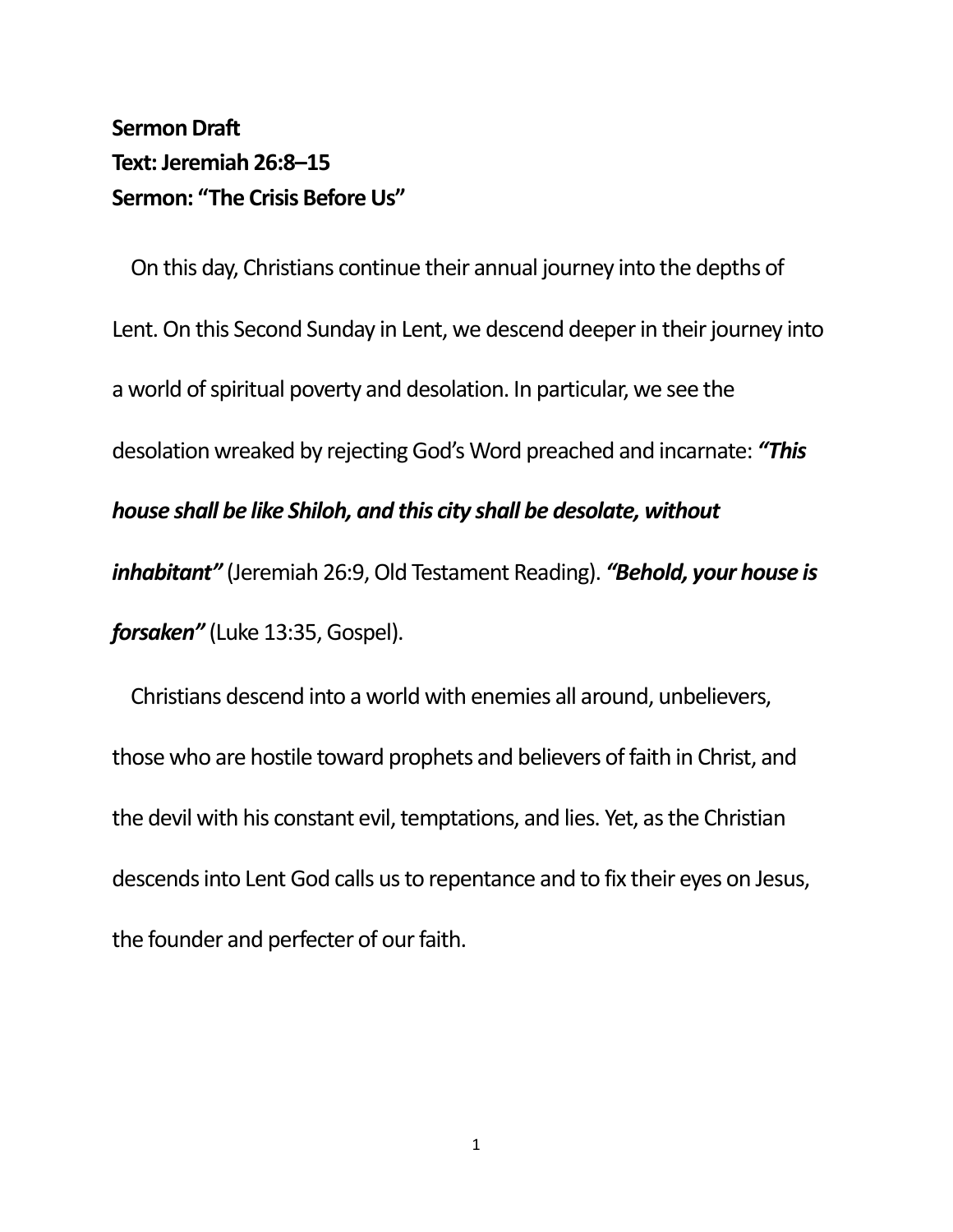While God's Word is preached in the desolate desert of Lent, the Holy Spirit does create and sustain our saving faith in Christ through that preached Word, with the sure hope and trust that Christ comes to save us, even as we pray, *"Blessed is he who comesin the name of the Lord!"*

The Northern Kingdom of Israel had already fallen to the Assyrians in 722 BC. Approximately twenty-two years after the event of our text, Jeremiah 26, the Southern Kingdom of Judah would fall to Babylon and also be taken into captivity. Israel forgot who their God was and what he had done for them. They forgot his commandments in response to his grace in delivering them out of Egypt. False prophets rose up to speak what itching ears wanted to hear, while the faithful prophets proclaiming God's Word were mistreated, beaten, and killed.

Thus, Jesus' words in Luke 13, *"O Jerusalem, Jerusalem, the city that kills the prophets and stones those who are sent to it!"* (v 34). Jeremiah warned of enemies from the north. He called God's people to return to the Lord and repent or receive judgment and exile.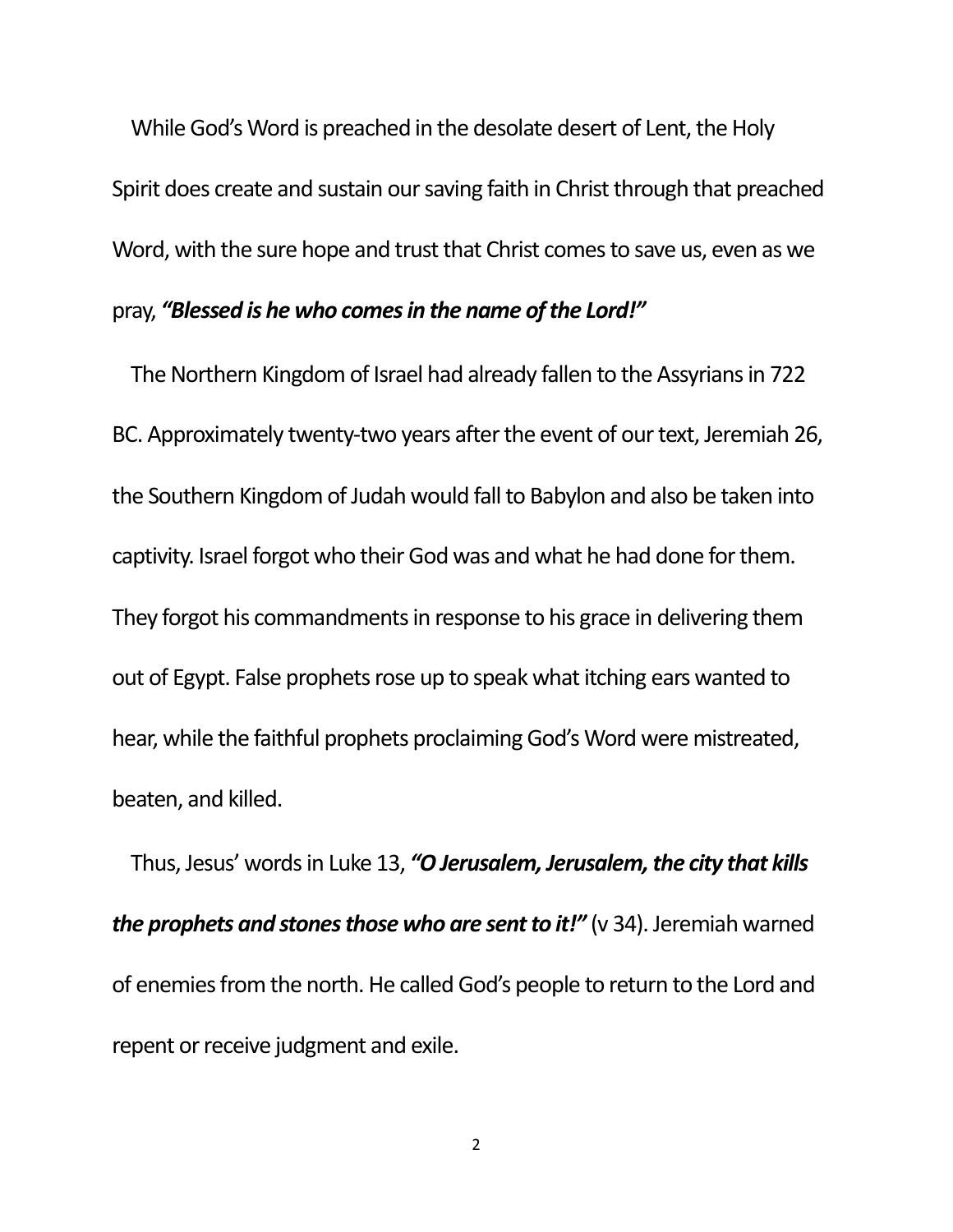Jeremiah accused Judah of her idols, her sins, and her coming doom. Yet, even now, Jeremiah will once again call his kinsmen to repentance while offering glimpses of messianic hope and salvation.

October 16–28, 1962, is probably not known to most people today as well as it should be. In those thirteen days, a nuclear world war was averted. It is remembered as the Cuban Missile Crisis. The Soviet Union was shipping nuclear missiles to Cuba, only ninety miles from the US coastline. Soviet ships had every intention of breaching a US naval blockade and delivering their deadly cargoes. An American reconnaissance plane was shot down over Cuba, and a US invasion force was ready to strike. The United States Secretary of Defense later said, "I thought it was the last Saturday I would ever see." But through intense negotiations between John F. Kennedy and Nikita Khrushchev the Soviet ships turned around. No nuclear missiles landed or launched. No World War III. Crisis averted.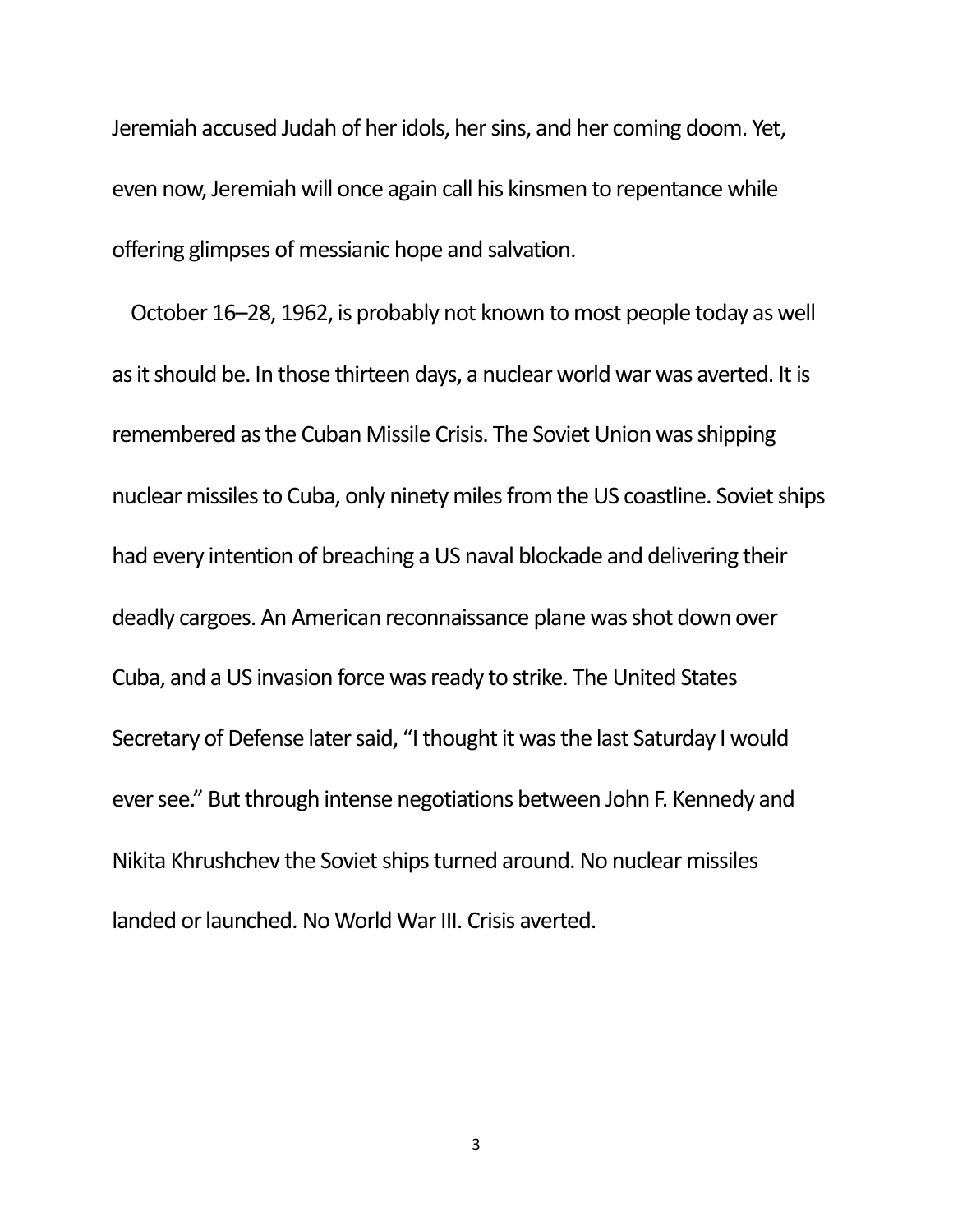In our text today, God's people are reaching a crisis point for their very survival as a nation, and God sends the prophet Jeremiah to speak some very harsh words. The question is, will they heed those words and the crisis be averted?

Whether we today know this as well as we should, we also are ever on the brink of a crisis one of nuclear proportions, one that also threatens our very survival. Look at what is happening in Ukraine. The question is the same as for Jeremiah's hearers in our text: Will God's Word preached avert the crisis of our eternal disaster?

Despising the preaching of God's Word creates an eternal crisis, threatening desolation, and damnation. Look how may have taken to despising God's Word in the world around us. That was the point God's people, the kingdom of Judah, had reached, because they were rejecting the Word of God; they were rejecting Yahweh himself! Jeremiah had just spoken all that the Lord had commanded him to speak to the people.

4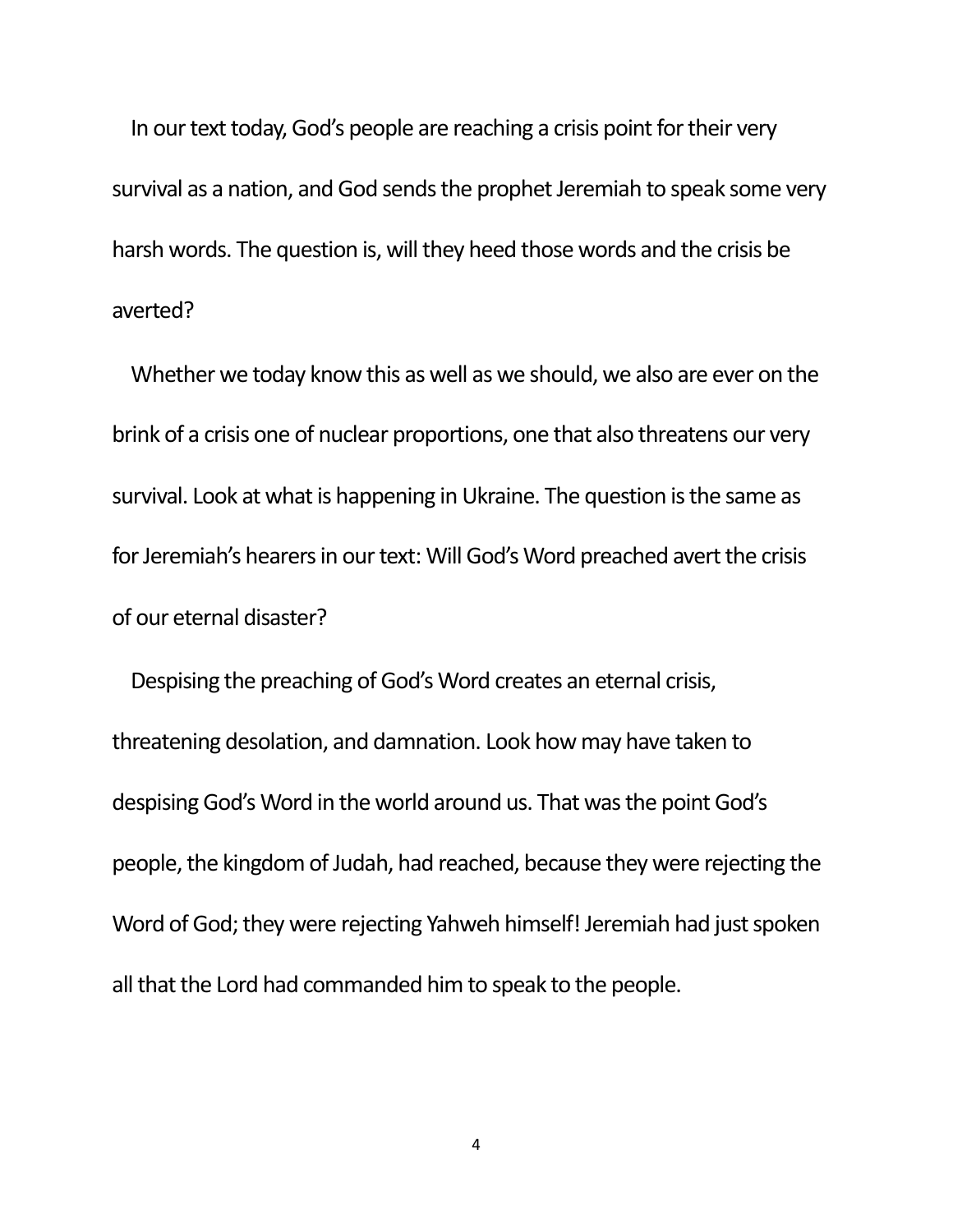Through Jeremiah, God was accusing them of going after other gods, including licentiousness, sexual sins, in that evil worship. They were turning their backs on Yahweh, who had redeemed them out of Egypt and brought them to the Promised Land.

Through Jeremiah, the Great I Am was pronouncing desolation for Jerusalem and the temple. *"This house," the temple, "shall be like Shiloh."* Some 450 years before, Israel had taken the ark of the covenant, the very presence of God, from its place in Shiloh into battle against the Philistines as a good-luck charm.

This was not pleasing to God, so he allowed the ark to be captured by the Philistines and Shiloh to be destroyed. Because of Judah's sin and stubborn impenitence, Jeremiah proclaimed that the temple and Jerusalem would be the same, desolate, slain, laid to ruins, dried up, destroyed, taken away! This temple had become Judah's idol! People don't take too kindly to their idols being threatened and taken away. But God is not to be toyed with; his patience was running out.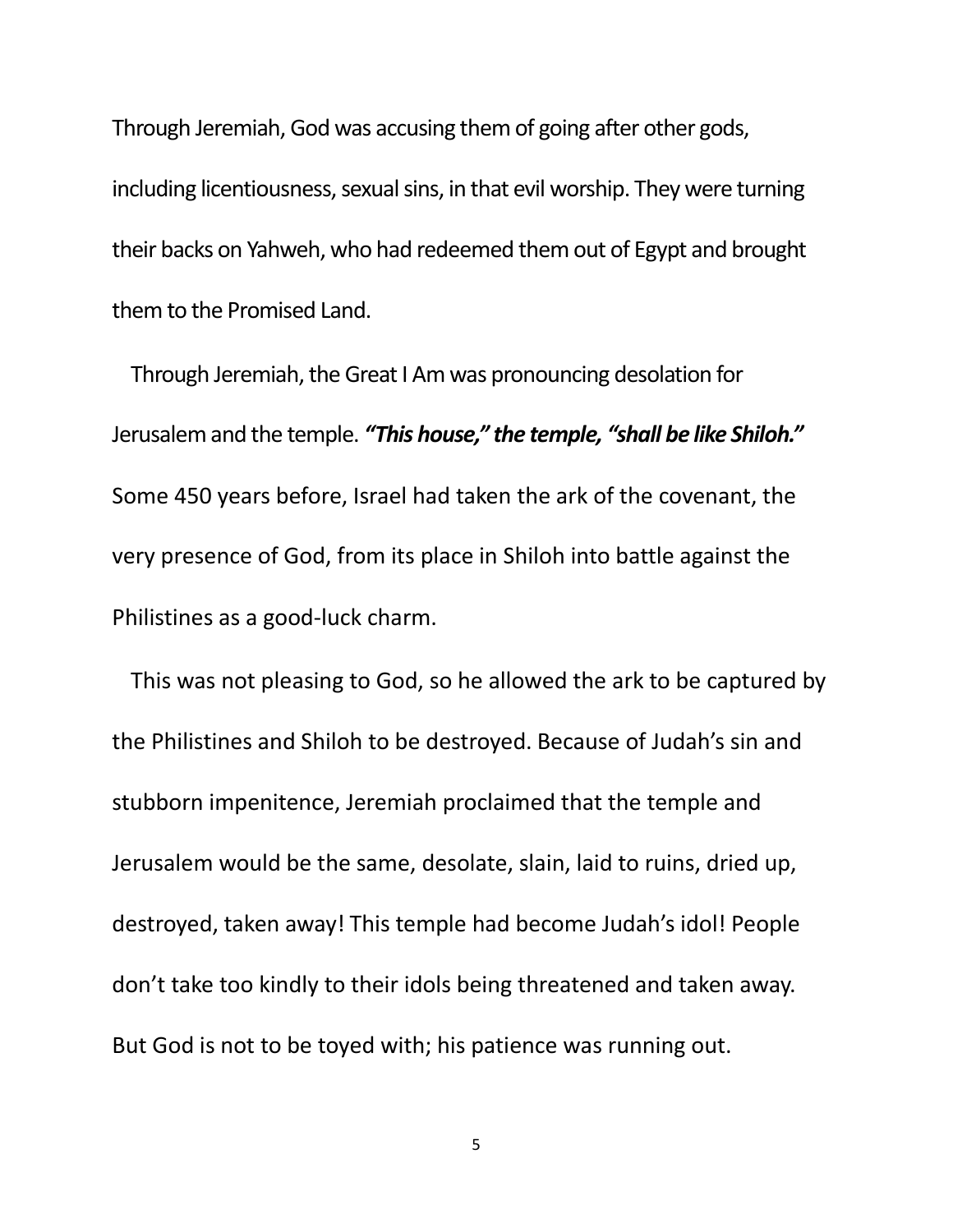The enemies of God were hearing their judgment, and they reacted with hate and murder.

It's quite a remarkable scene. It all happens at once, Jeremiah finishes preaching God's Word; the corrupt priests and false prophets lay hold of him and accuse him and threaten to kill him. And like a playground fight about to break out, all the people rush to gather around, the officials hurry to their seats at the place where criminals are judged, and the priests and prophets demand death for this one who prophesied against the temple and city they made their god.

There, before the hostile crowd, Jeremiah tells them that he speaks for Yahweh, and he calls them to repent. If they repent, if they turn to the Lord, God will relent of the disaster he's pronounced upon them. But if they refuse! For Judah and Jeremiah, this is the moment of crisis either for peaceful resolution or for catastrophe.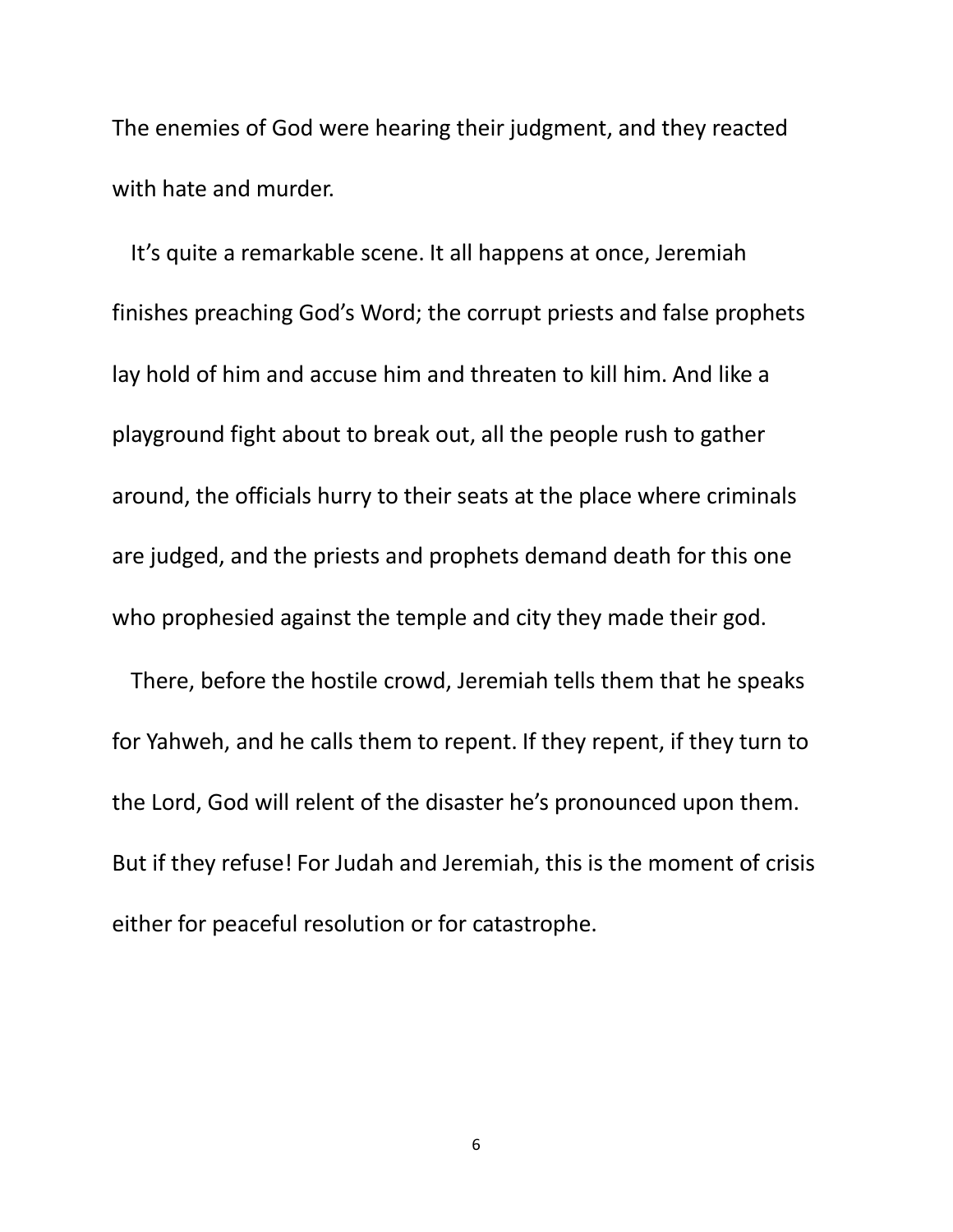From the time of Adam and Eve's fall into sin, the whole world teeters on the edge of a crisis of nuclear proportions; we are all headed toward eternal catastrophe in hell. We have not given up our gods. We worship our carnal desires. We put our trust in things of plastic and glass and steel. We lie and cheat for temporal things that last such a short time. This is rebellion against God.

We have heard the voice of pastors preaching God's Word accuse us of our sins and call us to repentance, yet we are so turned in on ourselves that we have neither the desire nor the will to do anything but sin. And as we descend into this journey of Lent and continue to live all the days of our lives, we know we are in a crisis, we know the wages of sin is eternal death, we know we have been brought forth in iniquity, and we know we have sinned and done what is evil in Yahweh's sight.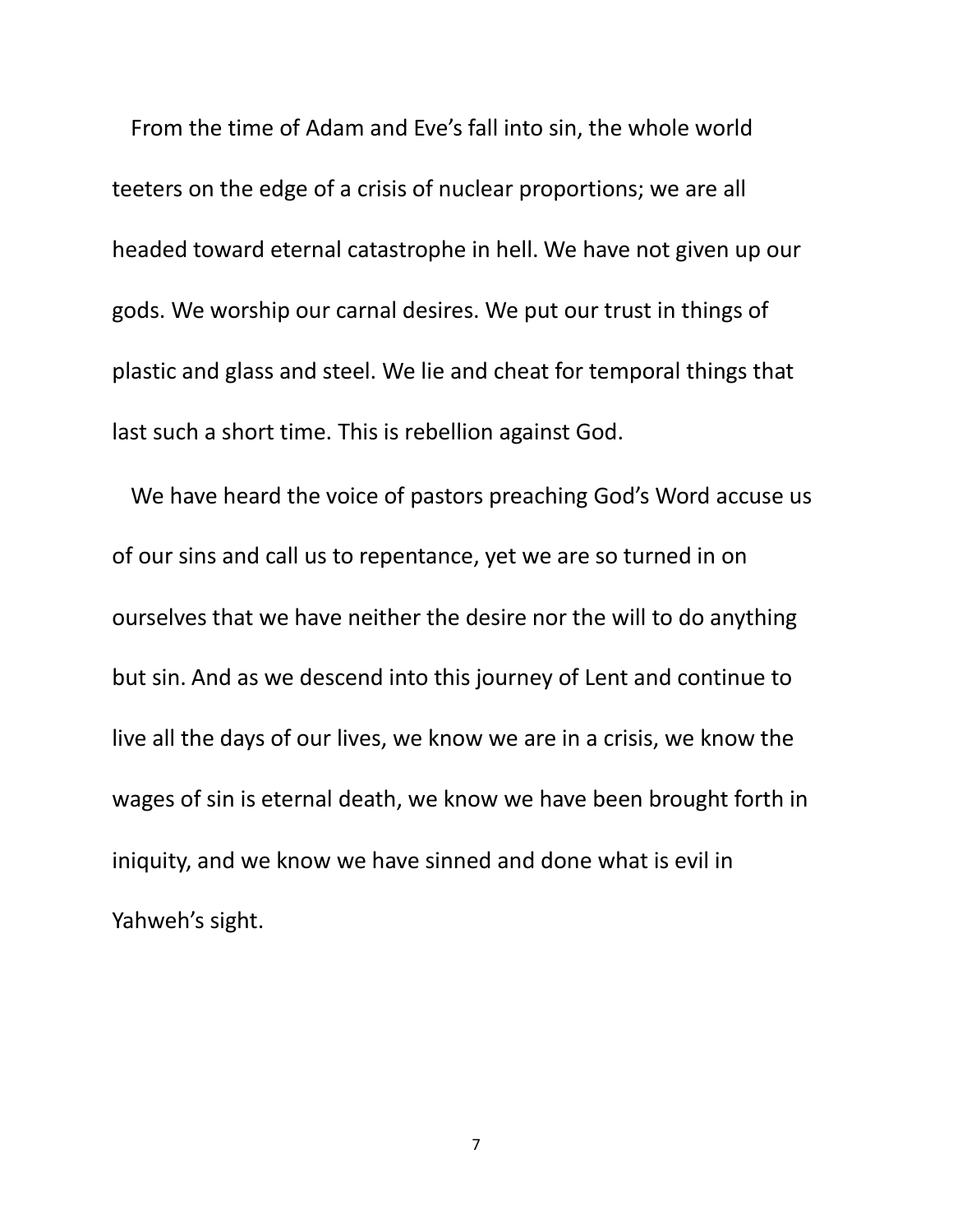The crisis is before us! We are lost and condemned creatures. No negotiations, no "trying to do better" on our part can bring a peaceful resolution. Ah! But there is one way out of this crisis that threatens our condemnation.

The living Word made flesh intervenes in the crisis. When we spoke of Jeremiah being brought before the priests and prophets and all the people, did this sound familiar? Could you not see, and could you not hear, the Pharisees and Sadducees, the scribes and chief priests and all the people scurrying to their places and bringing Jesus before Pilate and demanding his death? Jesus was speaking all that the Father had commanded him, and the Father even instructed the people: *"This is my Son, whom I love; listen to him."* God had sent many prophets like Jeremiah and Isaiah and Micah and they were murdered. As Jesus said, *"O Jerusalem, Jerusalem, the city that kills the prophets and stones those who are sent to it!"* (Luke 13:34). God sends many prophets into the vineyard to preach repentance and salvation, and each is beaten and killed. Now he sends his Son, God in the flesh.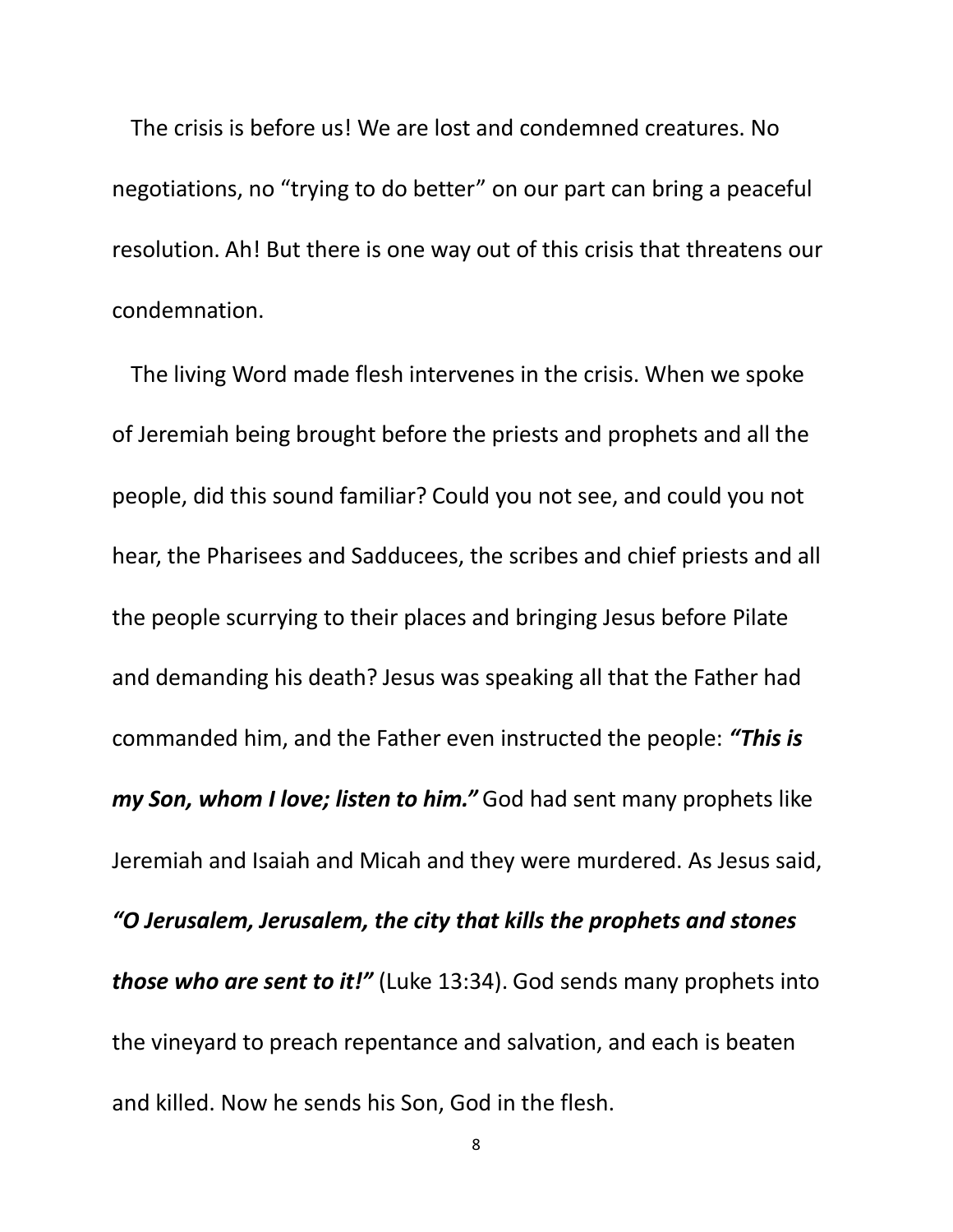This is the only way the crisis of our damnation could be averted if God himself were to live the commandments perfectly in our place, take the punishment of our sins into his own flesh, and shed his blood in payment for our sin and hell. It is God's love for us that averts this crisis, *"For God so loved the world, that he gave his only Son. . . . For God did not send his Son into the world to condemn the world, but in order that the world might be saved through him"* (John 3:16–17).

The Lord relents of this epic crisis by shedding his innocent blood for you and me. On the cross, Jesus gathers his wayward children as a hen gathers her brood under her wings. On the cross, Jesus dies desolate, as the Father forsakes him in our place and claims us as his own. On the cross, Jesus gifts us with our citizenship in heaven, even as we now await his blessed return to take us to heaven forever. On the cross, Jesus declares, *"It is finished!"* The debt is paid; your sins are forgiven. The crisis is averted!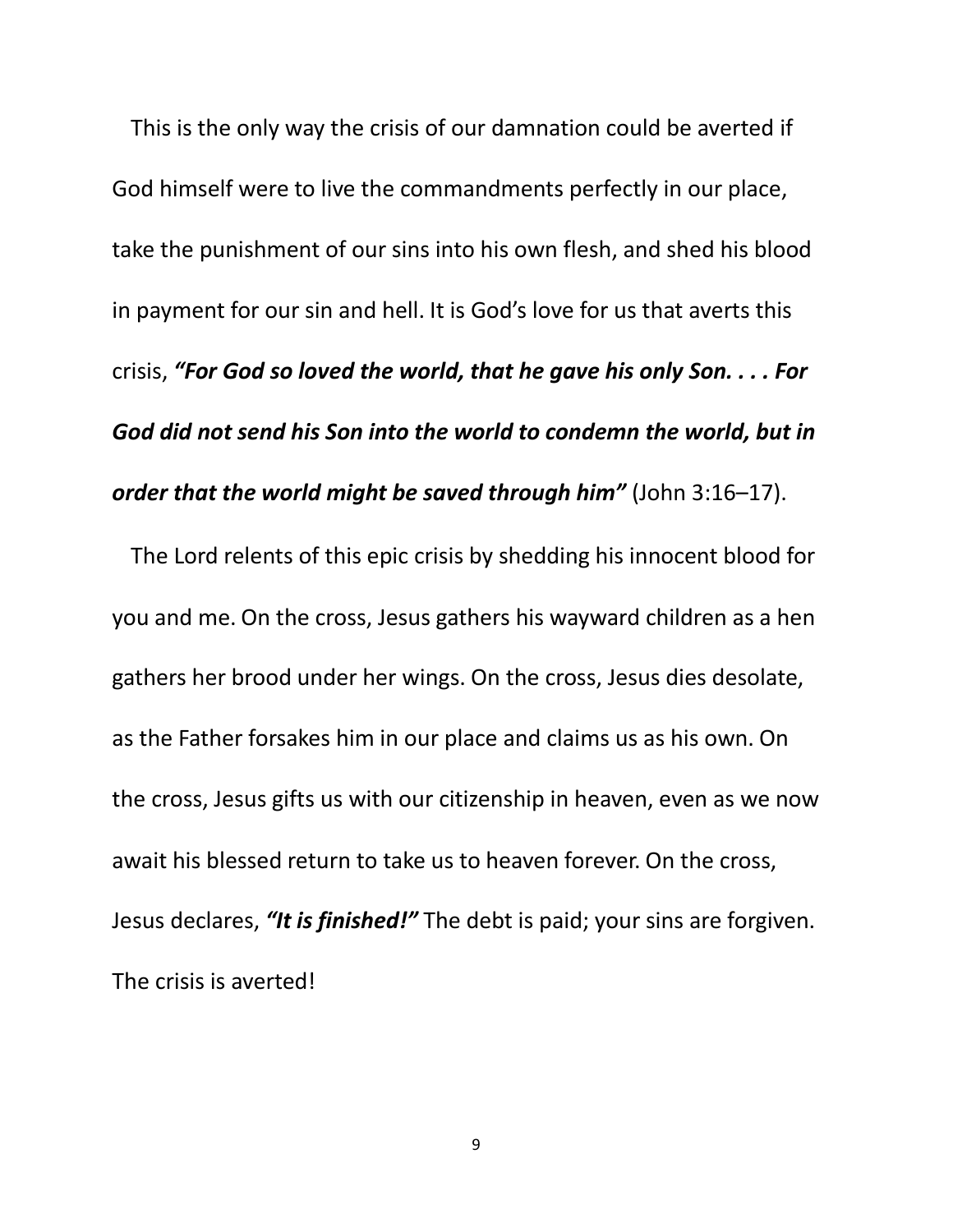For us, then, the crisis is averted when we believe the preached Word that calls us to repentance and delivers to us the living Word. It turned out, in the verses immediately after our text, cooler heads prevailed; Jeremiah wasn't killed. But twenty-two years later, Judah was dragged off into captivity in Babylon. The temple was razed; Jerusalem was destroyed just as Jeremiah had warned. The people had never really taken God's Word to heart.

Paul wrote to the Philippians in our Epistle, *"Therefore, my brothers, whom I love and long for, my joy and crown, stand firm thus in the Lord, my beloved"* (Philippians 4:1). "Stand firm." This means we keep our eyes fixed on Jesus, the founder and perfecter of our faith. This means we cling to him throughout this desolate journey of life whether we're in sadness or joy, whether we're prosperous or poor, whether we're living in the joy of life or suffering ills and persecution. Jesus is our joy and treasure. He is the one thing needful. He is our life and our salvation!